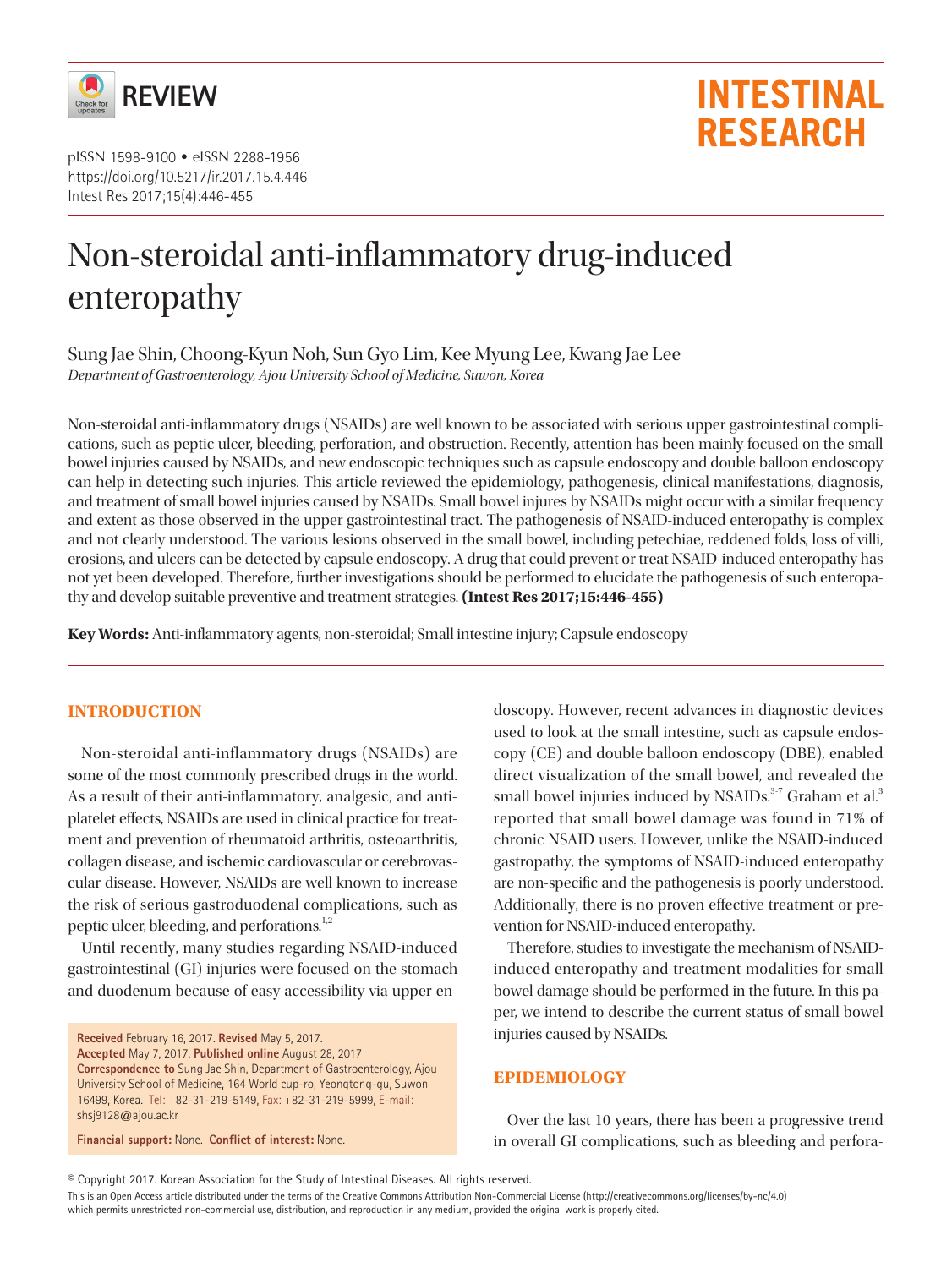tion, with a decrease in upper GI complications and an increase in lower GI complications, which include the jejunum, ileum, and large bowel. Thus, the ratio of upper to lower complications has changed from 4.1 in 1996 to 1.4 in 2005.8

Among NSAID users, a 15% prevalence of gastric ulcer and a 10% prevalence of duodenal ulcer was found in an endoscopic study.<sup>9</sup> There are several reasons that make it difficult to recognize the prevalence of NSAID-induced enteropathy. First, observing small bowel injuries, induced by NSAIDs, is more difficult than those in the upper GI tract. Second, there is a poor correlation between NSAID-induced small intestinal damage and clinical symptoms. Most symptoms caused by NSAID-induced enteropathy are subclinical and nonspecific.<sup>10,11</sup> Therefore, until the introduction of CE and DBE, the importance of NSAID-induced enteropathy had been underestimated, compared with NSAID-induced gastropathy.

Recent studies suggested that the damage to the small bowel may occur as frequently and be as severe as upper GI complications.<sup>10,11</sup> Allison et al.<sup>12</sup> reported the prevalence of small intestinal injuries (ulcerations) in NSAID users and non-users in post mortem patients. Small intestinal ulceration was found in 8.4% of the NSAID users and 0.6% of the non-users. In a study looking at results of capsule enteroscopies, Maiden et al.<sup>4</sup> found that small bowel injuries were observed in 68% of healthy volunteers taking diclofenac plus omeprazole for 2 weeks. In another study with 28 rheumatoid arthritis patients, small bowel damage was detected in 13 of 16 patients (81.3%) who used NSAIDs and in 4 of 12 patients  $(33.3%)$  who did not.<sup>5</sup> In the study using DBE, the NSAID enteropathy occurred in 51% of the patients taking NSAIDs.13 Aspirin seemed to be less harmful to the small bowel in comparison with other NSAIDs.<sup>14-16</sup> However, even low-dose aspirin can cause bowel damage with shortterm administration. Endo et al.<sup>14</sup> reported that small bowel injuries occurred more frequently in healthy volunteers to whom low-dose enteric-coated aspirin was administered for 14 days, than in the group not given any drug (80% vs. 20%,  $P=0.023$ ). Therefore, considering these results, it is necessary to be aware of the adverse effect of NSAIDs not only on the upper GI tract but also the lower GI tract.

#### **PATHOGENESIS**

Unlike that of the upper GI tract, the pathogenesis of small bowel injuries caused by NSAIDs was not clearly elucidated in the past because various multiple complicating factors were thought to influence the development of NSAIDinduced enteropathy.

Bjarnason et al.17 suggested a 3-hit hypothesis. First, the phospholipid in the cell membrane on the mucosal surface is directly damaged by NSAIDs and subsequently, injury of the mitochondria in the cell occurs. Second, mitochondrial damage induces the decrease of energy synthesis, resulting in calcium efflux and generation of free radicals. Then, disruption of intercellular junctions and increase of mucosal permeability develop. Third, the intraluminal contents, such as bile acid, proteolytic enzymes, intestinal bacteria, and toxins, can invade the cell through the weakened mucosal barrier, and inflammation develops (Fig. 1).<sup>18</sup>

PGs have an important role in GI blood flow and mucus production. The depletion of PGs by NSAIDs induces small bowel damage.19-22 There are 2 type of cyclooxygenase (COX). COX-1 induces PG synthesis and has an important role in maintaining the homeostasis of intestinal mucosa. Previously, only COX-1 inhibition was thought to be associated with mucosal injuries. However, in a recent animal model study, small intestinal damage developed only when both COX-1 and COX-2 were inhibited.<sup>23</sup> This indicates that COX-2-derived PGs also play an important role in maintenance of the integrity of the tissue, repairing of mucosal injury, and resolution of inflammation. One study reported that the small bowel injuries by non-selective NSAIDs and selective COX-2 inhibitors were not significantly different in patients on long-term NSAIDs (62% with conventional NSAIDs vs. 50% with selective COX-2 inhibitors, P-value not significant).<sup>6</sup>

Enterohepatic circulation of NSAIDs also has an important role in the pathogenesis of NSAID-induced enteropathy.<sup>24-26</sup> The topical adverse effect of aspirin was thought to be localized in the gastroduodenum because of rapid absorption in the stomach and duodenum and the lack of enterohepatic recirculation. To reduce gastric mucosal injuries caused by the topical irritant effect of aspirin, enteric-coated aspirin has been developed.27-30 Enteric-coated aspirin dissolves mainly in the small bowel, rather than the stomach or duodenum, and enters the enterohepatic circulation, which damages mostly the distal part of the small intestine. When NSAIDs or aspirin did not re-circulate enterohepatically, NSAID-induced small bowel injuries could not develop.<sup>31,32</sup> One study reported that small bowel ulcers occurred more frequently in patients taking enteric-coated aspirin (56.3%) than noncoated aspirin  $(16.7\%)$ .<sup>14</sup>

Intestinal bacteria are important in the pathogenesis of NSAID-induced enteropathy. Germ-free rats and mice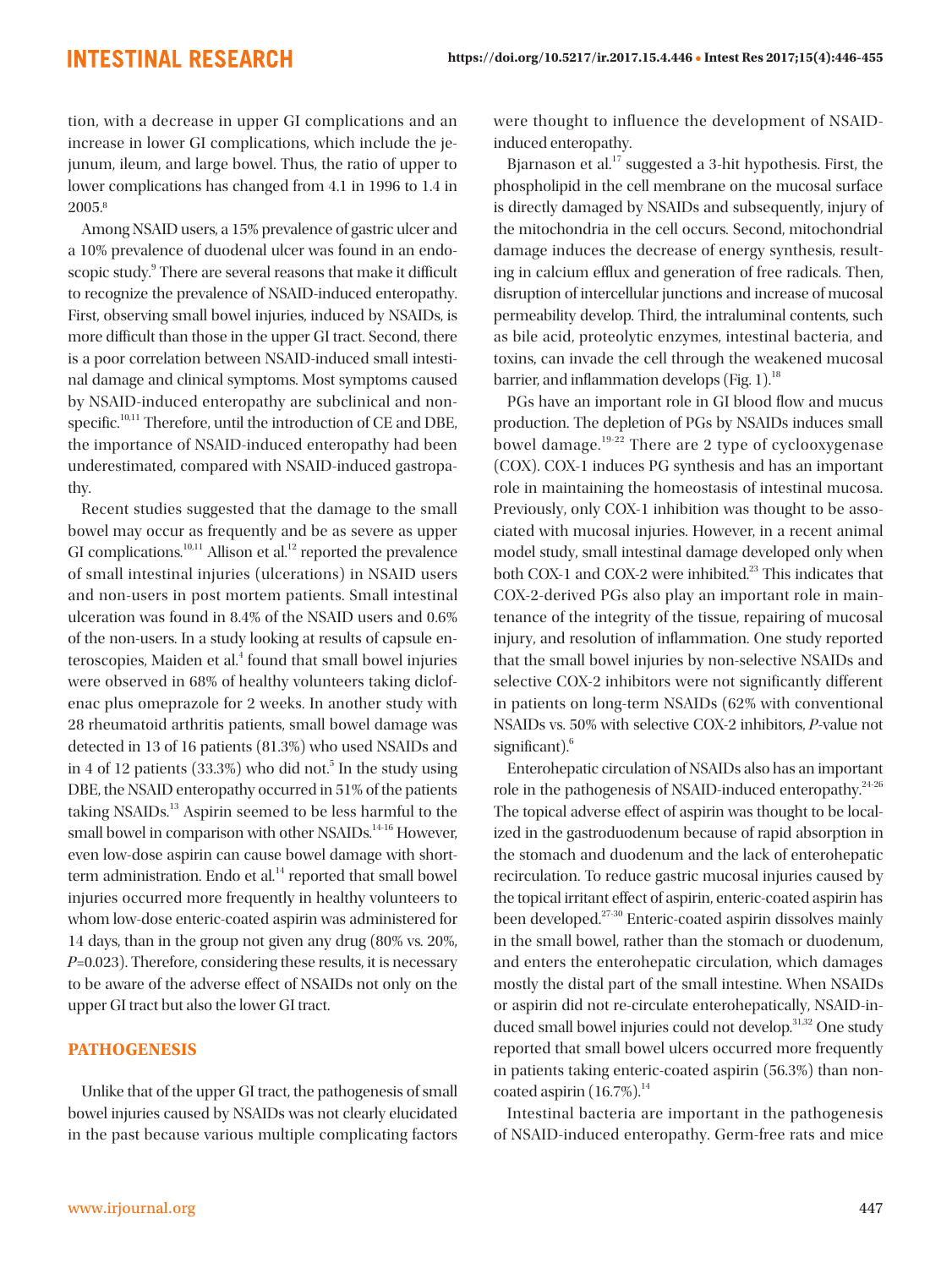

**Fig. 1.** Putative pathophysiology of NSAID-induced enteropathy. NSAIDs decrease PG synthesis, resulting in the reduction of mucus and blood flow of the intestinal mucosa and directly damage the small bowel epithelium. These injuries cause increased intestinal permeability of bile acid, bacteria, proteolytic enzymes, and toxins. Therefore, neutrophils and many inflammatory mediators are activated and various clinical manifestations, such as erosion, ulceration, bleeding, and protein loss develop. Additionally, enterohepatic circulation of NSAIDs and bile augments the damage to the small bowel. TLR4, Toll-like receptor 4. Adapted from Wallace JL. Br J Pharmacol 2012;165:67-74.<sup>18</sup>

had little or no intestinal injuries when given NSAIDs, but when the bowel was colonized by gram-negative bacteria, the small intestine was susceptible to injuries caused by NSAIDs.<sup>19,33</sup> In addition, some antibiotics, which work against gram-negative bacteria, were effective in reducing NSAID-induced enteropathy.<sup>33-35</sup> The lipopolysaccharide of gram-negative bacteria activated the Toll-like receptor 4, which stimulated an inflammatory response, such as cytokine activation and tumor necrosis factor α, triggering nitric oxide (NO) derived from inducible NO synthase and neutrophil activation, resulting in small bowel mucosal injuries.34-39 The NSAIDs, acryl glucuronides, which are excreted from the hepatocytes into the bile duct, are deconjugated by an intestinal bacterial enzyme, β-glucuronidase. Subsequently, NSAIDs could be transported across the epithelium and enter the enterohepatic circulation. The inhibition of β-glucuronidase in an animal model reduced the diclofenacinduced small bowel injuries.<sup>40</sup> The low acidity of the gastric environment suppresses bacteria; therefore, chronic acid suppression by proton pump inhibitors (PPIs) can induce bacterial overgrowth and exacerbate the NSAID-induced enteropathy through dysbiosis.<sup>41-44</sup> Similarly, probiotics could decrease the severity of NSAID-induced enteropathy.<sup>45</sup>

#### **CLINICAL SYMPTOMS AND SIGNS**

The signs and symptoms of NSAID-induced enteropathy are usually nonspecific. They have various manifestations, such as iron-deficiency anemia, protein loss, indigestion, constipation, diarrhea, and abdominal pain.<sup>10,11</sup> Serious clinical complications, i.e., bleeding, obstruction, and perforation, are infrequent, but can be life threatening.

NSAID-induced enteropathy is associated with occult or overt GI bleeding, resulting in iron-deficiency anemia. In CE, ulcerations and erosions are found commonly in patients taking NSAIDs. $4-7$  Kameda et al. $46$  reported that NSAIDinduced enteropathy was the most common etiology of obscure GI bleeding.

Protein losing enteropathy is another clinical manifestation of NSAID-induced enteropathy, which can lead to hypoalbuminemia. Low serum albumin was detected in 10% of rheumatoid arthritis patients taking NSAIDs.<sup>47</sup> In a study using <sup>51</sup>chromium, the protein loss was observed mainly at the distal ileum level in long-term NSAID users.<sup>48</sup>

Diaphragm-like stricture is a rare, but pathognomonic, feature of NSAID-induced enteropathy. The numerous concentric, luminal projections of fibrotic submucosal tissue may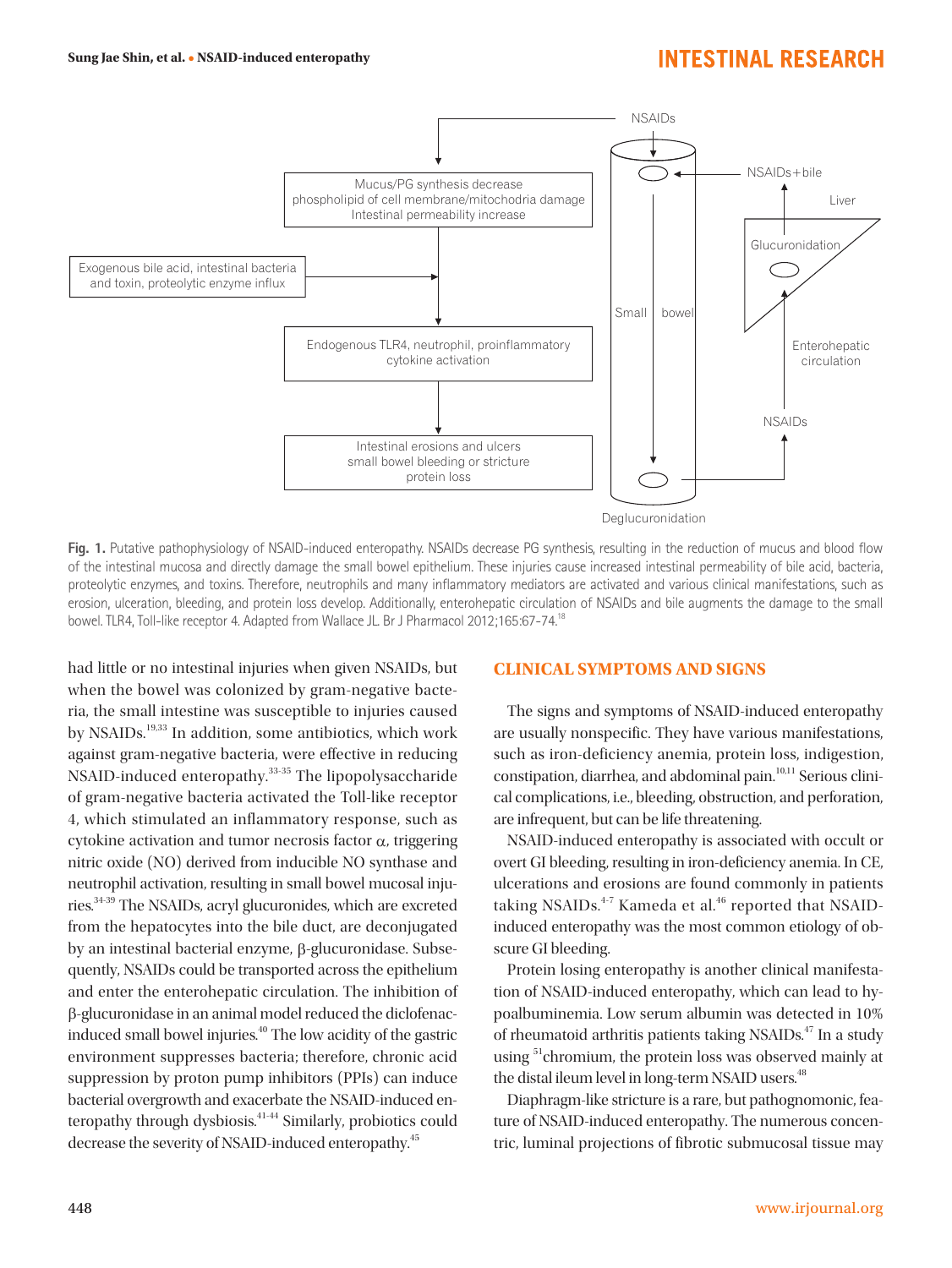cause non-specific or obstructive symptoms.49,50 However, because of the intact proper muscle layers, perforation was uncommon. Recently, balloon dilation, instead of surgery, was successfully performed to relieve obstructive symptoms.<sup>50</sup> In other studies, NSAID-induced enteropathy was reported to be associated with diverticulitis and diverticular bleeding, vitamin  $B_{12}$  deficiency, and the impairment of bile acid absorption.<sup>47,51,52</sup>

#### **DIAGNOSIS**

The most important reason for underestimating the clinical importance of NSAID-induced enteropathy is the difficulty in making a diagnosis. Before introduction of CE and DBE, the diagnosis of NSAID-induced enteropathy relied on the measurement of small bowel permeability and inflammation. To assay the small bowel permeability, orally administered materials should be shown to be rarely absorbed by an intact small bowel barrier, and absorption should occur only in an area of a damaged intestinal barrier. Then, the absorbed materials are excreted in the urine. Therefore, the severity of small bowel injuries could be confirmed through the amount of the excreted materials in the urine. The permeability of chromium-51-labeled EDTA (<sup>51</sup>Cr-EDTA) was relatively specific to the small intestine and it was the most widely used in measuring NSAID-induced enteropathy.<sup>48,53,54</sup> One study using 51Cr-EDTA permeability showed that the small bowel was more damaged as the dose of NSAIDs was increased (19% with 750 mg naproxen vs. 68% with 1,000 mg naproxen).48 The inflammation of the small intestine could also be detected in scintigraphy using <sup>111</sup>indium (In)-labeled leukocytes. The 50% to 70% of patients taking long-term NSAIDs showed enhanced uptake in the small bowel,<sup>55</sup> but this test was difficult to use in clinical practice because of its high cost.

Calprotectin, which is a protein in the cytosol of neutrophils, monocytes, and macrophages, can be used as an inflammatory marker of the small intestine. By checking the amount of fecal calprotectin, small bowel injuries caused by NSAIDs could be estimated. One study showed that the level of a single fecal calprotectin was correlated with the 4-day fecal excretion of <sup>111</sup>In-labeled leukocytes.<sup>53</sup> However, fecal calprotectin had low specificity because it could be elevated in IBD, colon cancer, and other inflammatory conditions.

CE and DBE enabled the direct visualization of the small intestine and more exact localization of small bowel injuries. Therefore, the small bowel injuries, caused by NSAIDs, could be better understood using these diagnostic modalities. Compared with DBE, CE is a painless procedure, and has been used easily to evaluate the small bowel injuries caused by NSAIDs. Hayashi et al.<sup>56</sup> defined the criteria of NSAIDinduced enteropathy as (1) history of NSAID use; (2) endoscopic findings, such as erosions, ulcers, and diaphragmlike strictures; (3) improvement of clinical manifestations and/or endoscopic findings after stopping the NSAIDs; and (4) exclusion of other etiologies, such as IBD, infection, and malignancy. Various findings such as erosions, ulcers, and strictures were found by CE (Fig. 2). Maiden et al.<sup>4</sup> divided the NSAID injuries found by CE into 5 categories: petechiae (demarcated areas of crimson mucosa), reddened folds, denuded areas (loss of villi), mucosal breaks (mucosal erosions and/or ulcers), and presence of blood without a visualized lesion.<sup>20</sup> In this report, mucosal breaks were detected in about 40% of healthy volunteers after taking 150 mg/day of diclofenac for 2 weeks. In a DBE study, multiple discrete ulcers were found in 28% of patients taking NSAIDs.<sup>13</sup> Graham et al.<sup>3</sup> reported that mucosal lesions, including red spots, small erosions, large erosions, and ulcers, developed in 13 out of 21 patients (62%) who were chronic NSAID users. As the ability to find small lesions using CE and DBE was not comprehensive, further advanced modalities should be developed.

#### **PREVENTION AND TREATMENTS**

The most effective method of preventing NSAID-induced enteropathy is to discontinue the NSAIDs. However, even if temporary withdrawal of NSAIDs is possible, it would be medically contraindicated to stop the NSAIDs continuously in patients with chronic pain or anti-platelet therapy. Therefore, prophylactic drugs are essential in chronic NSAID users, especially if there is suspected small bowel bleeding. Until recently, although many efforts have been attempted, there were no methods or medications to prevent or cure NSAID-induced enteropathy. Medications, such as  $H<sub>2</sub>$  antagonists, sucralfate, or PPIs, which were developed to minimize upper GI injuries caused by NSAIDs, did not prevent the small intestine injuries.<sup>10,11</sup>

COX-2 inhibitors produced less gastroduodenal ulceration and bleeding, compared with non-selective NSAIDs. Therefore, COX-2 inhibitors were thought to be less toxigenic to the small bowel.<sup>57,58</sup> Goldstein et al.<sup>5</sup> showed that small bowel injuries were lower in patients taking celecoxib for 2 weeks, compared with naproxen combined with omeprazole. COX-2 was thought to be associated with maintenance of the integrity of the tissue, repair of mucosal injury, and resolution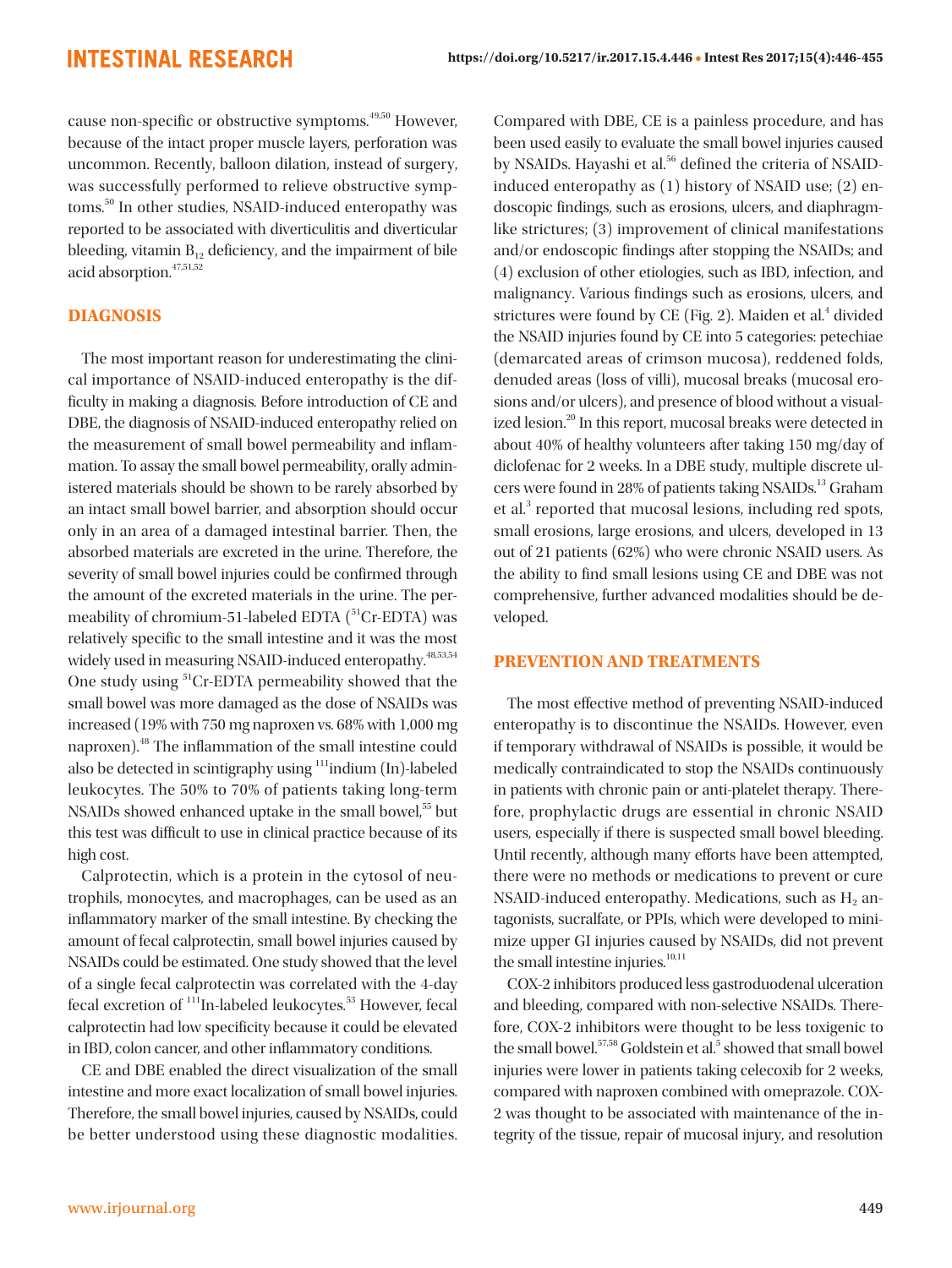

Fig. 2. Capsule endoscopic images of various intestinal mucosal lesions by NSAID. (A) Small bowel petechiae, (B) small bowel erosion, (C) small bowel ulcer, (D) small bowel ulcer with adherent blood clots, (E) small bowel active bleeding, and (F) small bowel stricture with adherent clots.

of inflammation.59,60 However, in patients taking COX-2 inhibitors for more than 3 months, there was no significant difference in the incidence of small bowel injuries between the users of selective COX-2 inhibitors and conventional NSAID users.<sup>6,61</sup> Further studies should be performed to determine whether the COX-2 inhibitors can reduce small bowel toxicities.

PG has an important role in mucosal protection; misoprostol, a synthetic PG analog, demonstrated a decrease in the intestinal permeability caused by NSAIDs in several studies. $62,63$  Watanabe et al. $64$  reported that misoprostol, but not PPI therapy, was effective in improving mucosal injuries using CE in patients who had developed gastric ulcers when taking low-dose aspirin. Conversely, there was no reduction of the intestinal permeability of <sup>51</sup>Cr-EDTA in patients taking indomethacin, even when low dose of misoprostol was given.47 Despite the effectiveness in treating NSAID-induced enteropathy, misoprostol causes many GI adverse effects, such as nausea, indigestion, abdominal pain, and diarrhea.<sup>65</sup> These side effects could limit its clinical use.

Rebamipide is a drug that promotes GI mucosal protection by increasing mucus and stimulating PG synthesis. $66,67$ It also scavenges free radicals and suppresses myeloperoxidase activity. In a study using CE, Niwa et al.<sup>68</sup> showed its effectiveness in treating NSAID-induced enteropathy in healthy humans. Small intestine injuries were less frequent in the patients receiving diclofenac for 7 days, together with rebamipide, than in those receiving a placebo (20% with rebamipide vs. 80% with placebo). However, in the larger study, there was no difference between the group taking diclofenac, PPI, and rebamipide for 14 days and the group taking diclofenac, PPI, and a placebo.<sup>69</sup> Furthermore, additional studies should be performed to clarify the effectiveness of rebamipide in treating NSAID-induced enteropathy.

Metronidazole is an antibiotic, which is effective against many enteric anaerobic bacteria. Bjarnason et al.<sup>70</sup> reported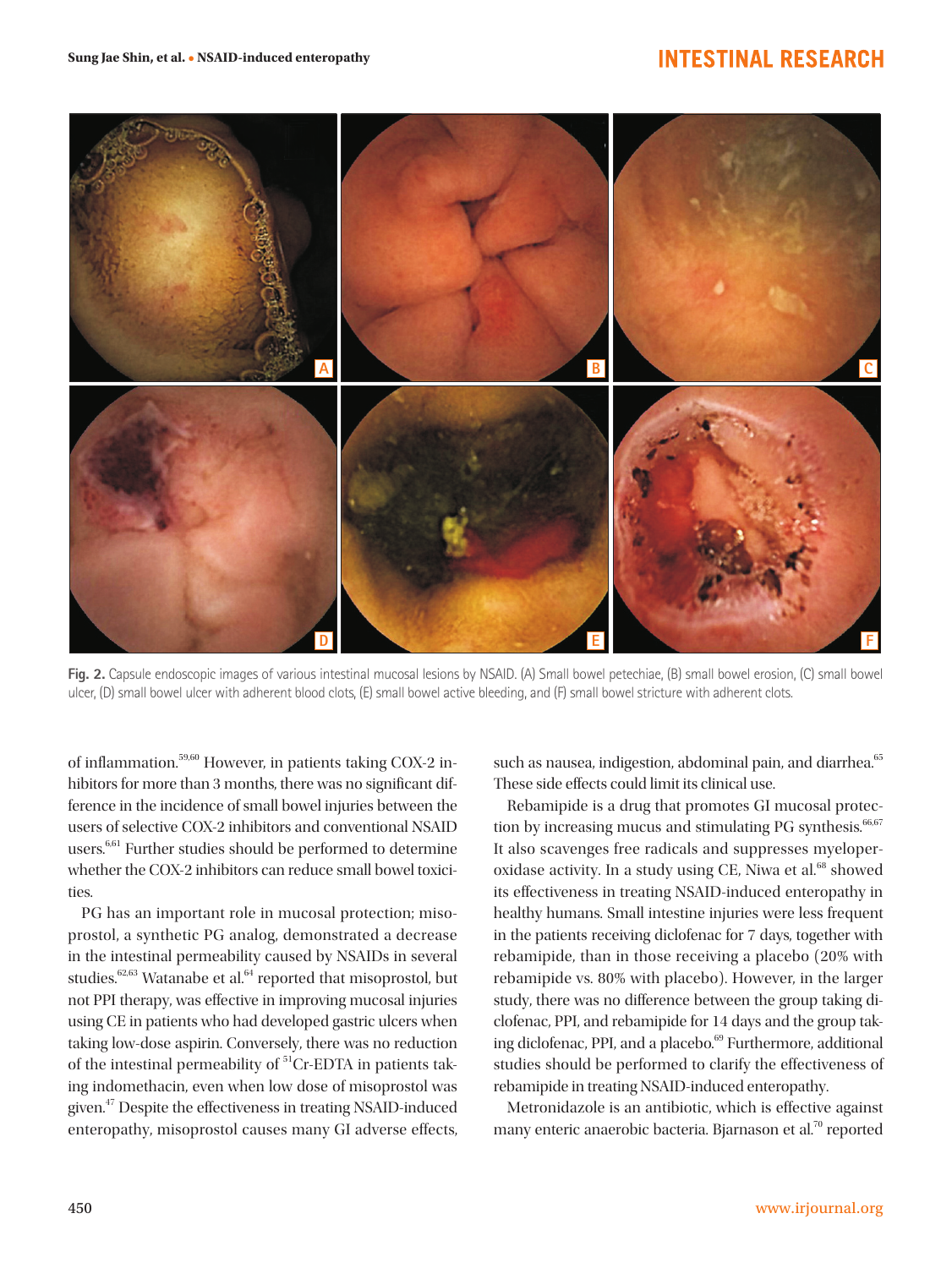that co-administered metronidazole (with NSAIDs) was effective in reducing NSAID-induced enteropathy. The patients taking NSAIDs received metronidazole and the fecal excretion of <sup>51</sup>Cr-labeled erythrocytes and <sup>111</sup>In-labeled neutrophils was measured. These 2 fecal inflammatory markers were reduced with the treatment of metronidazole. Recently, several studies have evaluated the potential value of probiotics for prevention or treatment of NSAID-induced enteropathy.<sup>45,71,72</sup> In animal models, *Lactobacillus acidophilus* and Bifidobacterium adolescentis reduced ileal ulcer formation in rats treated with NSAIDs.<sup>70</sup> In a clinical trial, CE showed a significant reduction of mucosal breaks in the Lactobacillus casei group compared with the placebo group in patients receiving low-dose enteric-coated aspirin and omeprazole treatment for more than 3 months.<sup>45</sup> Additionally, VSL#3, a probiotic formulation consisting of 8 different species of microorganisms, was effective in reducing the fecal calprotectin level in volunteers taking indomethacin.<sup>72</sup>

PPIs strongly inhibit gastric acid secretion and are prescribed for prevention and treatment of gastroduodenal ulcers by NSAIDs. A previous study found that lansoprazole was effective in reducing small bowel injuries caused by NSAIDs in animal models.<sup>73</sup> The mechanism of preventing small bowel injuries by lansoprazole was thought to be by inducing the heme oxygenase-1, which has an important role in inhibiting NSAID-induced small bowel injuries.<sup>73,74</sup> Pretreatment with tin-protoporphyrin, which is an inhibitor of heme oxygenase-1, increased the indomethacin-induced enteropathy. On the contrary, lansoprazole exacerbated the small bowel injuries in rats treated with naproxen.<sup>75</sup> In a clinical study using CE, small bowel injuries were found more commonly in patients treated with naproxen and omeprazole (55%) than those treated with other medications (16% with celecoxib only, 7% in controls).<sup>5</sup> The aggravation of NSAID-induced small bowel injuries by PPIs could be explained by their potential to cause a shift in the types of bacteria in the small intestine (dysbiosis).<sup>44</sup> The rats treated with omeprazole had a significant reduction in Actinobacteria, particularly Bifidobacteria, in the jejunum; however, the addition of Bifidobacteria in PPI-treated rats reduced the NSAID-induced intestinal damage.<sup>44</sup> For lansoprazole, a clinical trial will be needed to confirm the effect, considering the 2 conflicting reports.

Several drugs, such as NO-releasing NSAIDs and hydrogen sulfide (H<sub>2</sub>S)-releasing NSAIDs have been developed using the co-drug model. The NO or H<sub>2</sub>S portions of the co-drugs promote mucosal protection via increasing mucosal blood flow and inhibiting leukocyte adherence to the endothelium. In a clinical trial, NO-naproxen decreased small bowel permeability compared with an equivalent dose of naproxen.75 Additionally, H<sub>2</sub>S-releasing NSAIDs showed enhanced antiinflammatory activity in comparison to the conventional NSAIDs.<sup>76-78</sup>

Phospholipid has been proposed to reduce the topical irritant property of NSAIDs.79-81 In those studies, it was a component of the epithelial barrier to acid-back diffusion and had an important role in preventing the NSAIDs from disrupting the barrier. The phospholipid lining of the mucosal surface, which was hydrophobic, suppressed the invasion of acid, bile, and other toxic materials. In an animal study, small bowel injuries were not found in the phosphatidylcholine  $(PC)$ -indomethacin group.<sup>82</sup> In clinical trials, PC-ibuprofen reduced the gastroduodenal injuries, as compared to ibuprofen.83 However, there are no clinical studies regarding the effectiveness of PC-NSAIDs in small bowel injuries.

Sulfasalazine may be a possible treatment modality in NSAID-induced enteropathy. In rheumatoid arthritis patients taking NSAIDs, sulfasalazine reduced intestinal inflammation and blood loss, whereas disease-modifying antirheumatic drugs did not.<sup>84</sup>

#### **CONCLUSIONS**

NSAID-induced enteropathy may be as frequent and severe as upper GI complications. In most cases, clinical manifestations are non-specific and pathogenic mechanisms are not well known, but are suspected to be complicated. The new diagnostic modalities, such as CE and DBE, enable diagnosis of small bowel injuries caused by NSAIDs more easily than in the past. However, there is no proven effective medication for treating NSAID-induced enteropathy. Therefore, further studies regarding the prevention and treatment of intestinal injuries caused by NSAIDs are urgently needed.

#### **REFERENCES**

- 1. Fries JF, Williams CA, Bloch DA, Michel BA. Non-steroidal antiinflammatory drug-associated gastropathy: incidence and risk factor models. Am J Med 1991;91:213-222.
- 2. Smalley WE, Ray WA, Daugherty JR, Griffin MR. Nonsteroidal anti-inflammatory drugs and the incidence of hospitalizations for peptic ulcer disease in elderly persons. Am J Epidemiol 1995;141:539-545.
- 3. Graham DY, Opekun AR, Willingham FF, Qureshi WA. Visible small-intestinal mucosal injury in chronic NSAID users. Clin Gastroenterol Hepatol 2005;3:55-59.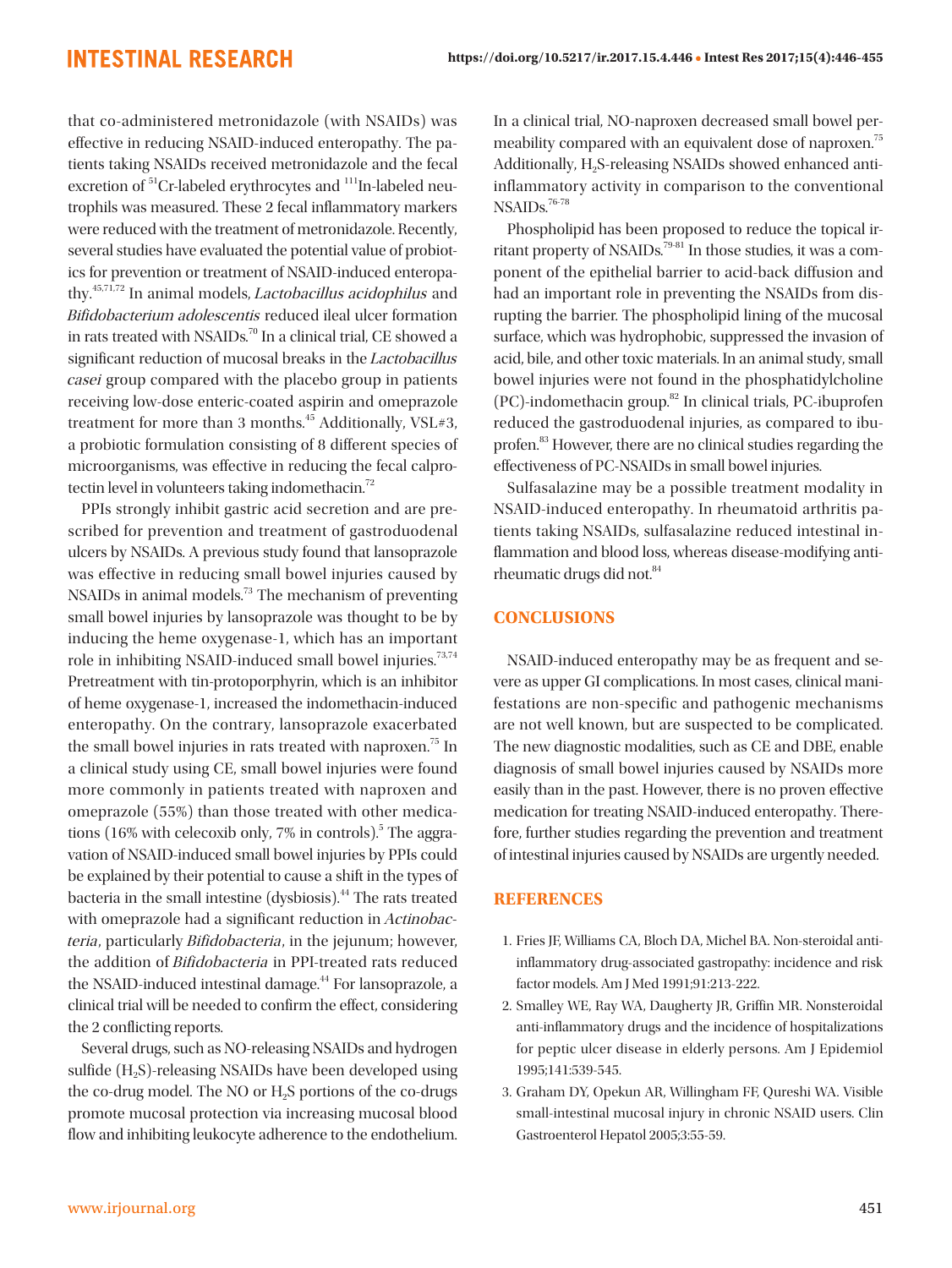- 4. Maiden L, Thjodleifsson B, Theodors A, Gonzalez J, Bjarnason I. A quantitative analysis of NSAID-induced small bowel pathology by capsule enteroscopy. Gastroenterology 2005;128:1172- 1178.
- 5. Goldstein JL, Eisen GM, Lewis B, et al. Video capsule endoscopy to prospectively assess small bowel injury with celecoxib, naproxen plus omeprazole, and placebo. Clin Gastroenterol Hepatol 2005;3:133-141.
- 6. Maiden L, Thjodleifsson B, Seigal A, et al. Long-term effects of nonsteroidal anti-inflammatory drugs and cyclooxygenase-2 selective agents on the small bowel: a cross-sectional capsule enteroscopy study. Clin Gastroenterol Hepatol 2007;5:1040- 1045.
- 7. Maiden L. Capsule endoscopic diagnosis of nonsteroidal antiinflammatory drug-induced enteropathy. J Gastroenterol 2009;44 Suppl 19:64-71.
- 8. Lanas A, García-Rodríguez LA, Polo-Tomás M, et al. Time trends and impact of upper and lower gastrointestinal bleeding and perforation in clinical practice. Am J Gastroenterol 2009;104:1633-1641.
- 9. Hudson N, Hawkey CJ. Non-steroidal anti-inflammatory drugassociated upper gastrointestinal ulceration and complications. Eur J Gastroenterol Hepatol 1993;5:412-419.
- 10. Park SC, Chun HJ, Kang CD, Sul D. Prevention and management of non-steroidal anti-inflammatory drugs-induced small intestinal injury. World J Gastroenterol 2011;17:4647-4653.
- 11. Lim YJ, Yang CH. Non-steroidal anti-inflammatory druginduced enteropathy. Clin Endosc 2012;45:138-144.
- 12. Allison MC, Howatson AG, Torrance CJ, Lee FD, Russell RI. Gastrointestinal damage associated with the use of nonsteroidal anti-inflammatory drugs. N Engl J Med 1992;327:749-754.
- 13. Matsumoto T, Kudo T, Esaki M, et al. Prevalence of non-steroidal anti-inflammatory drug-induced enteropathy determined by double-balloon endoscopy: a Japanese multicenter study. Scand J Gastroenterol 2008;43:490-496.
- 14. Endo H, Hosono K, Inamori M, et al. Characteristics of small bowel injury in symptomatic chronic low-dose aspirin users: the experience of two medical centers in capsule endoscopy. J Gastroenterol 2009;44:544-549.
- 15. Leung WK, Bjarnason I, Wong VW, Sung JJ, Chan FK. Small bowel enteropathy associated with chronic low-dose aspirin therapy. Lancet 2007;369:614.
- 16. Stattery J, Warlow CP, Shorrock CJ, Langman MJ. Risks of gastrointestinal bleeding during secondary prevention of vascular events with aspirin: analysis of gastrointestinal bleeding during the UK-TIA trial. Gut 1995;37:509-511.
- 17. Bjarnason I, Hayllar J, MacPherson AJ, Russell AS. Side effects of nonsteroidal anti-inflammatory drugs on the small and large intestine in humans. Gastroenterology 1993;104:1832-1847.
- 18. Wallace JL. NSAID gastropathy and enteropathy: distinct pathogenesis likely necessitates distinct prevention strategies. Br J Pharmacol 2012;165:67-74.
- 19. Robert A, Asano T. Resistance of germ-free rats to indomethacin induced intestinal inflammation. Prostaglandins 1977;14:333- 341.
- 20. Fang WF, Broughton A, Jacobson ED. Indomethacin induced intestinal inflammation. Am J Dig Dis 1977;22:749-760.
- 21. Whittle BJ. Temporal relationship between cyclooxygenase inhibition, as measured by prostacyclin biosynthesis, and the gastrointestinal damage induced by indomethacin in the rat. Gastroenterology 1981;80:94-98.
- 22. Yamada T, Deitch E, Specian RD, Perry MA, Sartor RB, Grisham MB. Mechanisms of acute and chronic intestinal inflammation induced by indomethacin. Inflammation 1993;17:641-662.
- 23. Sigthorsson G, Simpson RJ, Walley M, et al. COX-1 and 2, intestinal integrity, and pathogenesis of nonsteroidal antiinflammatory drug enteropathy in mice. Gastroenterology 2002;122:1913-1923.
- 24. Wax J, Clinger WA, Varner P, Bass P, Winder CV. Relationship of the enterohepatic cycle to ulcerogenesis in the rat small bowel with flufenamic acid. Gastroenterology 1970;58:772-780.
- 25. Jacob M, Foster R, Sigthorsson G, Simpson R, Bjarnason I. Role of bile in pathogenesis of indomethacin-induced enteropathy. Arch Toxicol 2007;81:291-298.
- 26. Lichtenberger LM, Phan T, Okabe S. Aspirin's ability to induce intestinal injury in rats is dependent on bile and can be reversed if pre-associated with phosphatidylcholine. J Physiol Pharmacol 2011;62:491-496.
- 27. Dammann HG, Burkhardt F, Wolf N. Enteric coating of aspirin significantly decreases gastroduodenal mucosal lesions. Aliment Pharmacol Ther 1999;13:1109-1114.
- 28. Blondon H, Barbier JP, Mahé I, Deverly A, Kolsky H, Bergmann JF. Gastroduodenal tolerability of medium dose enteric-coated aspirin: a placebo controlled endoscopic study of a new enteric coated formation versus regular formation in healthy volunteers. Fundam Clin Pharmacol 2000;14:155-157.
- 29. Lanza FL, Royer GL Jr, Nelson RS. Endoscopic evaluation of the effects of aspirin, buffered aspirin, and enteric-coated aspirin on gastric and duodenal mucosa. N Engl J Med 1980;303:136- 138.
- 30. Petroski D. Endoscopic comparison of three aspirin preparations and placebo. Clin Ther 1993;15:314-320.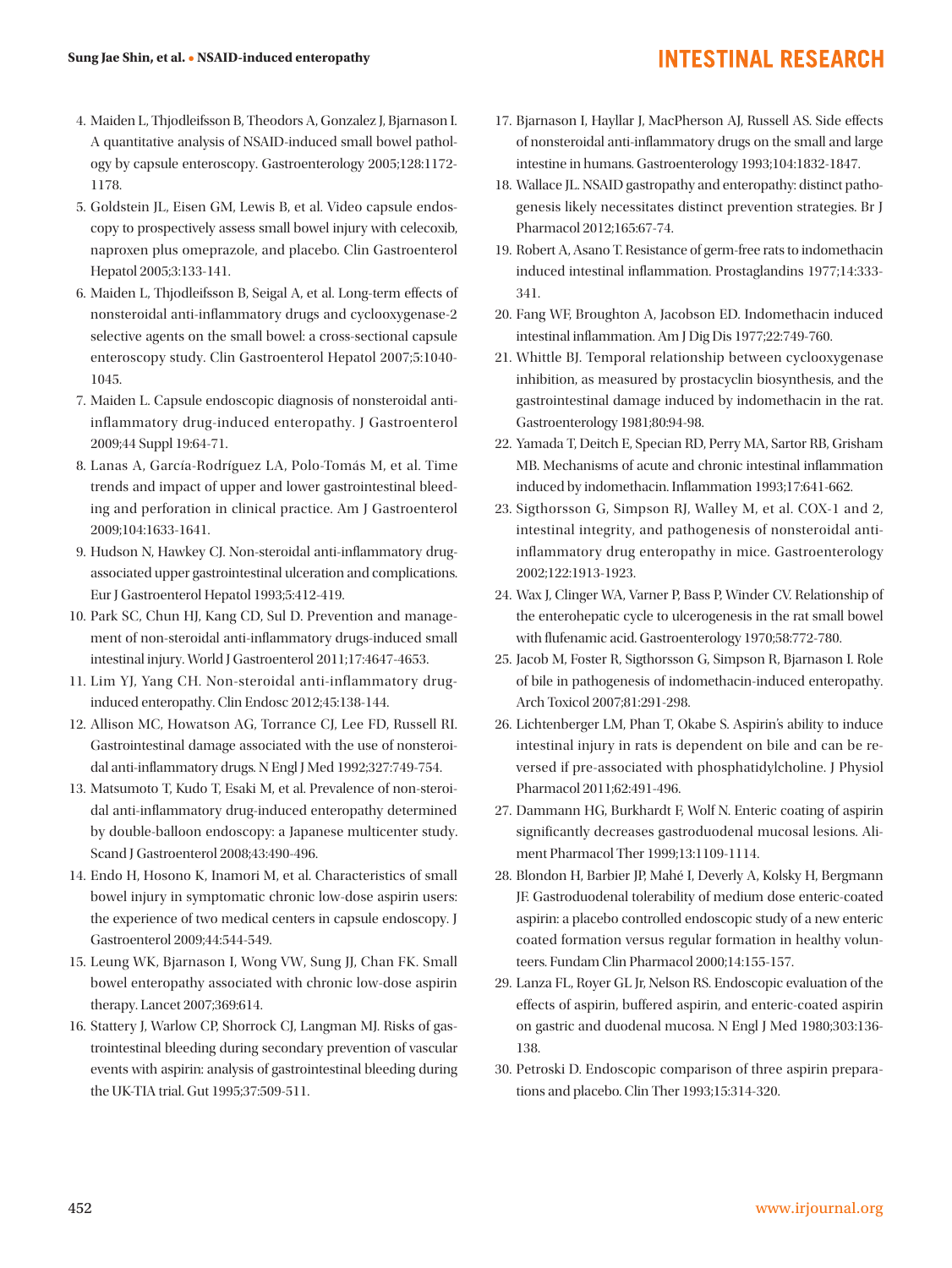- 31. Reuter BK, Davies NM, Wallace JL. Nonsteroidal anti-inflammatory drug enteropathy in rats: role of permeability, bacteria, and enterohepatic circulation. Gastroenterology 1997;112:109-117.
- 32. Somasundaram S, Rafi S, Hayllar J, et al. Mitochondrial damage: a possible mechanism of the "topical" phase of NSAID induced injury to the rat intestine. Gut 1997;41:344-353.
- 33. Uejima M, Kinouchi T, Kataoka K, Hiraoka I, Ohnishi Y. Role of intestinal bacteria in ileal ulcer formation in rats treated with a nonsteroidal antiinflammatory drug. Microbiol Immunol 1996;40:553-560.
- 34. Watanabe T, Higuchi K, Kobata A, et al. Non-steroidal antiinflammatory drug-induced small intestinal damage is Toll like receptor 4 dependent. Gut 2008;57:181-187.
- 35. Koga H, Aoyagi K, Matsumoto T, Iida M, Fujishima M. Experimental enteropathy in athymic and euthymic rats: synergistic role of lipopolysaccharide and indomethacin. Am J Physiol 1999;276(3 Pt 1):G576-G582.
- 36. Whittle BJ. Nitric oxide and the gut injury induced by nonsteroidal anti-inflammatory drugs. Inflammopharmacology 2003;11:415-422.
- 37. Santucci L, Fiorucci S, Di Matteo FM, Morelli A. Role of tumor necrosis factor alpha release and leukocyte margination in indomethacin-induced gastric injury in rats. Gastroenterology 1995;108:393-401.
- 38. Reuter BK, Wallace JL. Phosphodiesterase inhibitors prevent NSAID enteropathy independently of effects on TNF alpha release. Am J Physiol 1999;277(4 Pt 1):G847-G854.
- 39. Bertrand V, Guimbaud R, Tulliez M, et al. Increase in tumor necrosis factor-alpha production linked to the toxicity of indomethacin for the rat small intestine. Br J Pharmacol 1998;124:1385-1394.
- 40. LoGuidice A, Wallace BD, Bendel L, Redinbo MR, Boelsterli UA. Pharmacologic targeting of bacterial beta-glucuronidase alleviates nonsteroidal anti-inflammatory drug-induced enteropathy in mice. J Pharmacol Exp Ther 2012;341:447-454.
- 41. Lombardo L, Foti M, Ruggia O, Chiecchio A. Increased incidence of small intestinal bacterial overgrowth during proton pump inhibitor therapy. Clin Gastroenterol Hepatol 2010;8:504- 508.
- 42. Compare D, Pica L, Rocco A, et al. Effects of long-term PPI treatment on producing bowel symptoms and SIBO. Eur J Clin Invest 2011;41:380-386.
- 43. Jacobs C, Coss Adame E, Attaluri A, Valestin J, Rao SS. Dysmotility and proton pump inhibitor use are independent risk factors for small intestinal bacterial and/or fungal overgrowth. Aliment Pharmacol Ther 2013;37:1103-1111.
- 44. Wallace JL, Syer S, Denou E, et al. Proton pump inhibitors exacerbate NSAID-induced small intestinal injury by inducing dysbiosis. Gastroenterology 2011;141:1314-1322.
- 45. Endo H, Higurashi T, Hosono K, et al. Efficacy of Lactobacillus casei treatment on small bowel injury in chronic low-dose aspirin users: a pilot randomized controlled study. J Gastroenterol 2011;46:894-905.
- 46. Kameda N, Higuchi K, Shiba M, et al. A prospective, singleblind trial comparing wireless capsule endoscopy and doubleballoon enteroscopy in patients with obscure gastrointestinal bleeding. J Gastroenterol 2008;43:434-440.
- 47. Davies NM, Saleh JY, Skjodt NM. Detection and prevention of NSAID-induced enteropathy. J Pharm Pharm Sci 2000;3:137- 155.
- 48. Aabakken L, Osnes M. 51Cr-ethylenediaminetetraacetic acid absorption test: effects of naproxen, a non-steroidal, antiinflammatory drug. Scand J Gastroenterol 1990;25:917-924.
- 49. Santolaria S, Cabezali R, Ortego J, et al. Diaphragm disease of the small bowel: a case without apparent nonsteroidal antiinflammatory drug use. J Clin Gastroenterol 2001;32:344-346.
- 50. Sunada K, Yamamoto H. Double-balloon endoscopy: past, present, and future. J Gastroenterol 2009;44:1-12.
- 51. Rahme E, Barkun A, Nedjar H, Gaugris S, Watson D. Hospitalizations for upper and lower GI events associated with traditional NSAIDs and acetaminophen among the elderly in Quebec, Canada. Am J Gastroenterol 2008;103:872-882.
- 52. Zuccaro G. Epidemiology of lower gastrointestinal bleeding. Best Pract Res Clin Gastroenterol 2008;22:225-232.
- 53. Lanas A, Sopeña F. Nonsteroidal anti-inflammatory drugs and lower gastrointestinal complications. Gastroenterol Clin North Am 2009;38:333-352.
- 54. Davies GR, Rampton DS. The pro-drug sulindac may reduce the risk of intestinal damage associated with the use of conventional non-steroidal anti-inflammatory drugs. Aliment Pharmacol Ther 1991;5:593-598.
- 55. Davies NM. Sustained release and enteric coated NSAIDs: are they really GI safe? J Pharm Pharm Sci 1999;2:5-14.
- 56. Hayashi Y, Yamamoto H, Kita H, et al. Non-steroidal anti-inflammatory drug-induced small bowel injuries identified by doubleballoon endoscopy. World J Gastroenterol 2005;11:4861-4864.
- 57. Smecuol E, Bai JC, Sugai E, et al. Acute gastrointestinal permeability responses to different non-steroidal anti-inflammatory drugs. Gut 2001;49:650-655.
- 58. Takeuchi K, Tanaka A, Kato S, Amagase K, Satoh H. Roles of COX inhibition in pathogenesis of NSAID-induced small intestinal damage. Clin Chim Acta 2010;411:459-466.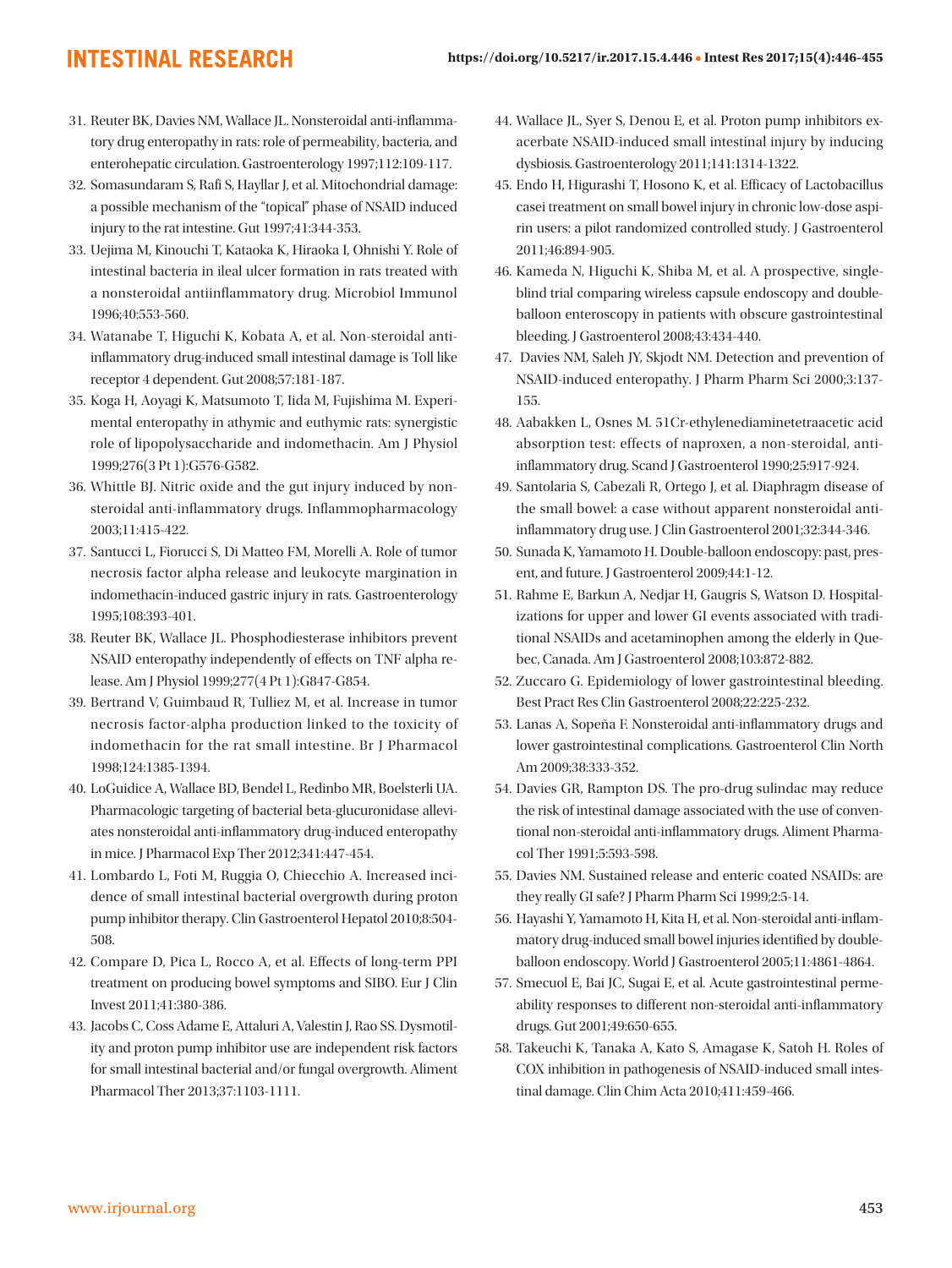- 59. Wallace JL, Devchand PR. Emerging roles for cyclooxygenase-2 in gastrointestinal mucosal defense. Br J Pharmacol 2005;145:275-282.
- 60. Sugimori S, Watanabe T, Tabuchi M, et al. Evaluation of small bowel injury in patients with rheumatoid arthritis by capsule endoscopy: effects of anti-rheumatoid arthritis drugs. Digestion 2008;78:208-213.
- 61. Laine L, Curtis SP, Langman M, et al. Lower gastrointestinal events in a double-blind trial of the cyclo-oxygenase-2 selective inhibitor etoricoxib and the traditional nonsteroidal anti-inflammatory drug diclofenac. Gastroenterology 2008;135:1517- 1525.
- 62. Fujimori S, Seo T, Gudis K, et al. Prevention of nonsteroidal anti-inflammatory drug-induced small-intestinal injury by prostaglandin: a pilot randomized controlled trial evaluated by capsule endoscopy. Gastrointest Endosc 2009;69:1339-1346.
- 63. Fujimori S, Takahashi Y, Seo T, et al. Prevention of traditional NSAID-induced small intestinal injury: recent preliminary studies using capsule endoscopy. Digestion 2010;82:167-172.
- 64. Watanabe T, Sugimori S, Kameda N, et al. Small bowel injury by low dose enteric-coated aspirin and treatment with misoprostol: a pilot study. Clin Gastroenterol Hepatol 2008;6:1279-1282.
- 65. Fortun PJ, Hawkey CJ. Nonsteroidal antiinflammatory drugs and the small intestine. Curr Opin Gastroenterol 2007;23:134- 141.
- 66. Arakawa T, Watanabe T, Fukuda T, Yamasaki K, Kobayashi K. Rebamipide, novel prostaglandin-inducer accelerates healing and reduces relapse of acetic acid-induced rat gastric ulcer: comparison with cimetidine. Dig Dis Sci 1995;40:2469-2472.
- 67. Higuchi K, Umegaki E, Watanabe T, et al. Present status and strategy of NSAIDs-induced small bowel injury. J Gastroenterol 2009;44:879-888.
- 68. Niwa Y, Nakamura M, Ohmiya N, et al. Efficacy of rebamipide for diclofenac induced small-intestinal mucosal injuries in healthy subjects: a prospective, randomized, double-blinded, placebo controlled, cross-over study. J Gastroenterol 2008;43:270-276.
- 69. Fujimori S, Takahashi Y, Gudis K, et al. Rebamipide has the potential to reduce the intensity of NSAID-induced small intestinal injury: a double blind, randomized, controlled trial evaluated by capsule endoscopy. J Gastroenterol 2011;46:57-64.
- 70. Bjarnason I, Hayllar J, Smethurst P, Price A, Gumpel MJ. Metronidazole reduces intestinal inflammation and blood loss in non-steroidal anti-inflammatory drug induced enteropathy. Gut 1992;33:1204-1208.
- 71. Kinouchi T, Kataoka K, Bing SR, et al. Culture supernatants of Lactobacillus acidophilus and Bifidobacterium adolescentis repress ileal ulcer formation in rats treated with a nonsteroidal anti-inflammatory drug by suppressing unbalanced growth of aerobic bacteria and lipid peroxidation. Microbiol Immunol 1998;42:347-355.
- 72. Montalto M, Gallo A, Curigliano V, et al. Clinical trial: the effects of a probiotic mixture on non-steroidal anti-inflammatory drug enteropathy: a randomized, double blind, cross-over, placebocontrolled study. Aliment Pharmacol Ther 2010;32:209-214.
- 73. Yoda Y, Amagase K, Kato S, et al. Prevention by lansoprazole, a proton pump inhibitor, of indomethacin-induced small intestinal ulceration in rats through induction of heme oxygenase-1. J Physiol Pharmacol 2010;61:287-294.
- 74. Higuchi K, Yoda Y, Amagase K, et al. Prevention of NSAIDinduced small bowel intestinal mucosal injury: prophylactic potential of lansoprazole. J Clin Biochem Nutr 2009;45:125-130.
- 75. Hawkey CJ, Jones JI, Atherton CT, et al. Gastrointestinal safety of AZD3582, a cyclooxygenase inhibiting nitric oxide donator: proof of concept study in humans. Gut 2003;52:1537-1542.
- 76. Sparatore A, Perrino E, Tazzari V, et al. Pharmacological profile of a novel H(2)S-releasing aspirin. Free Radic Biol Med 2009;46:586-592.
- 77. Wallace JL, Vong L, McKnight W, Dicay M, Martin GR. Endogenous and exogenous hydrogen sulfide promotes resolution of colitis in rats. Gastroenterology 2009;137:569-578.
- 78. Wallace JL, Ferraz JG, Muscara MN. Hydrogen sulfide: an endogenous mediator of resolution of inflammation and injury. Antioxid Redox Signal 2012;17:58-67.
- 79. Lichtenberger LM, Wang ZM, Romero JJ, et al. Non-steroidal anti-inflammatory drugs (NSAIDs) associate with zwitterionic phospholipids: insight into the mechanism and reversal of NSAID-induced gastrointestinal injury. Nat Med 1995;1:154- 158.
- 80. Lichtenberger LM, Zhou Y, Dial EJ, Raphael RM. NSAID injury to the gastrointestinal tract: evidence that NSAIDs interact with phospholipids to weaken the hydrophobic surface barrier and induce the formation of unstable pores in membranes. J Pharm Pharmacol 2006;58:1421-1428.
- 81. Lichtenberger LM, Barron M, Marathi U. Association of phosphatidylcholine and NSAIDs as a novel strategy to reduce gastrointestinal toxicity. Drugs Today (Barc) 2009;45:877-890.
- 82. Lim YJ, Phan TM, Dial EJ, Graham DY, Lichtenberger LM. In vitro and in vivo protection against indomethacin induced small intestinal injury by proton pump inhibitors, acid pump antagonists, or indomethacin-phosphatidylcholine. Digestion 2012;86:171-177.